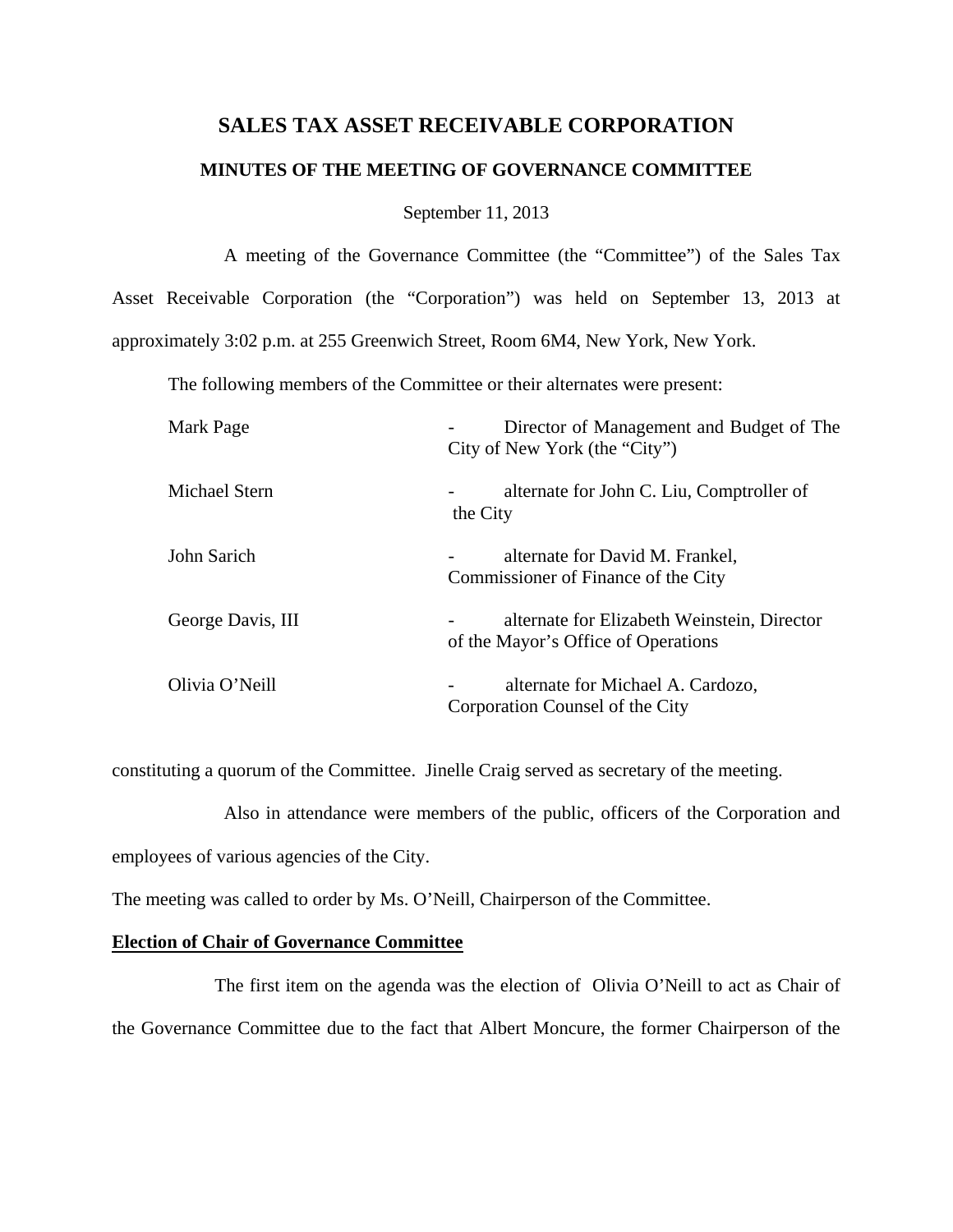Committee, resigned. Upon motion duly made and seconded, there being no objections, the following resolution was approved:

 **WHEREAS**, Al Moncure has resigned as Chair of the Governance Committee of the Sales Tax Asset Receivable Corporation; and

**WHEREAS**, the Governance Committee believes it is in the best interest of the Committee to have a chair and selects Olivia O'Neill for such position; it is therefore

**RESOLVED**, the Governance Committee hereby selects Olivia O'Neill to act as Chair of the Governance Committee.

### **Approval of Minutes**

The second item on the agenda was the approval of the minutes of the meeting of

the Committee held on April 2, 2013. Upon motion duly made and seconded, there being no

objections, the following resolution to adopt such minutes was approved:

 **WHEREAS,** the Governance Committee has reviewed the minutes of the previous meeting of the Governance Committee held on April 2, 2013; it is therefore

**RESOLVED,** that the minutes of the Governance Committee meeting of April 2, 2013, are hereby approved.

# **Self-Evaluation of the Governance Committee and Discussion of Presentation to Board of Directors**

 The third item on the agenda was the self-evaluation of the Committee and discussion of the presentation to the Board of Directors of the Corporation. Ms. O'Neill explained that Section III(g) of the Charter of the Committee requires an annual self-evaluation of the functioning of the Committee. She noted that the report with respect to the functioning of the Committee was contained in the packet provided to the members of the Committee. She described the resolution set forth below which expresses the opinion of the Committee that its functioning has been satisfactory and which authorizes the presentation of the report. A motion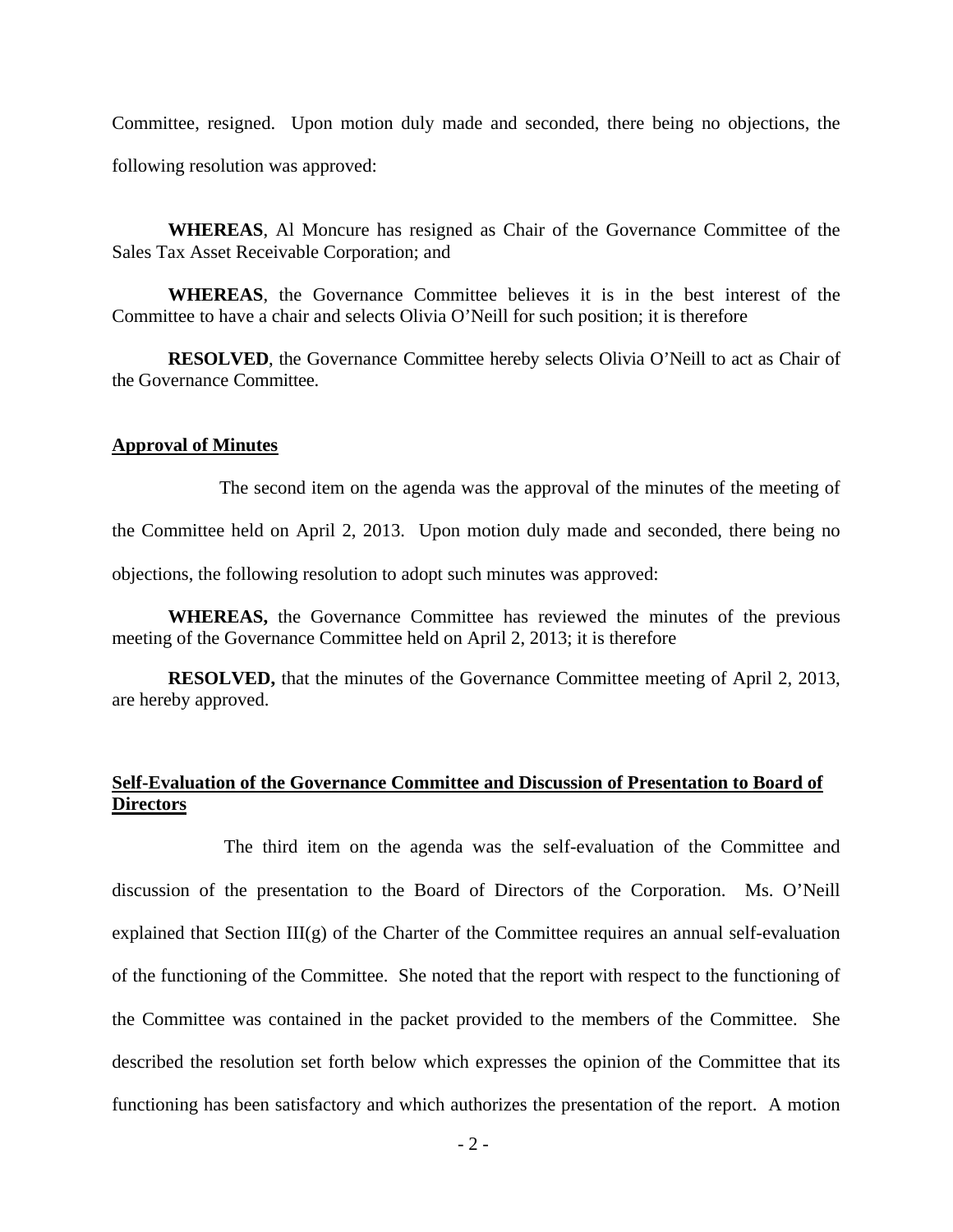was made to approve such resolution. The motion was seconded and, there being no objections, approved.

WHEREAS, Section III(g) of the Governance Committee Charter requires the Governance Committee to conduct an annual self-evaluation of its functions; and

**WHEREAS**, the Governance Committee finds its functioning and performance to be satisfactory, effective, and in compliance with the Governance Committee Charter; it is therefore

**RESOLVED**, that the Governance Committee finds its functioning to be satisfactory and the Chair of the Governance Committee shall present the Committee's findings to the Board of Directors of the Sales Tax Asset Receivable Corporation.

# **Approval of Amended Policy on the Procurement of Goods and Services**

 The fourth item on the agenda was the Amended Policy on the Procurement of Goods and Services. Ms. O'Neill explained that the proposed amendment is a recommendation by the Corporation's officers that the Policy be amended to reflect the Corporation's efforts to encourage participation by Minority and Women-Owned business enterprises in providing goods and services to the Corporation. A motion was made to approve the resolution set forth. The motion was seconded and, there being no objections, approved.

 **WHEREAS,** pursuant to Section 2824(e) of the Public Authorities Law of the Sales Tax Asset Receivable Corporation (the "Corporation") is required to establish a policy on the procurement of goods and services; and

 **WHEREAS,** the Corporation adopted Policy on the Procurement of Goods and Services (the "Policy") on July 31, 2006 and amended April 24, 2009, and September 22, 2010; and

**WHEREAS,** the Corporation's officers have recommended that the Policy be amended to reflect the Corporation's efforts to encourage participation by Minority and Women-Owned business enterprises in providing goods and services to the Corporation; and

**WHEREAS**, pursuant to subsection III(a)(viii) of the Governance Committee Charter, the Governance Committee has reviewed the Policy, as amended and attached hereto, and found it to be reasonable and appropriate; it is therefore

**RESOLVED**, that the Governance Committee hereby recommends that the Board of Directors adopt the Policy, as amended and attached hereto.